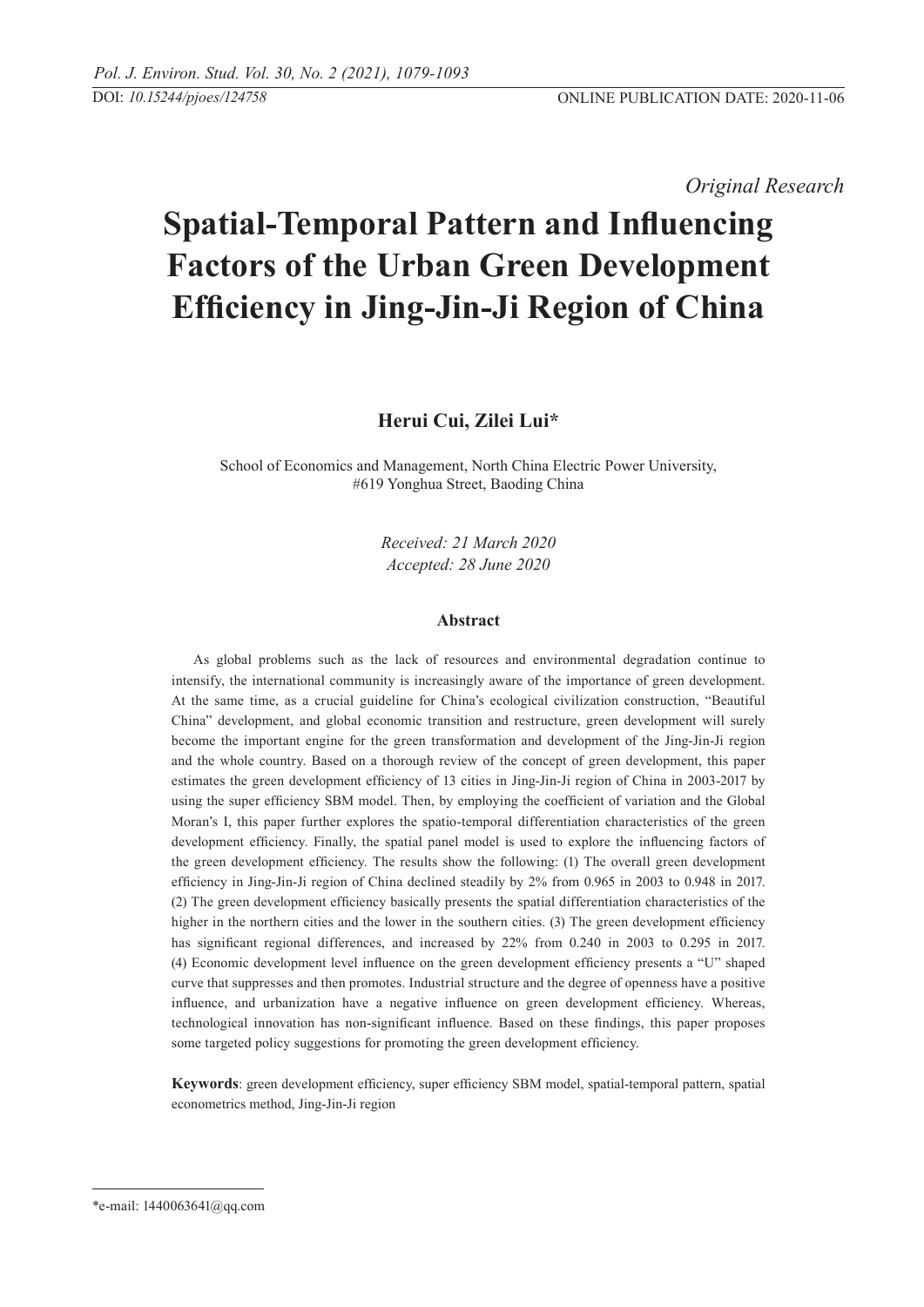## **Introduction**

China, which has undergone the reform and opening up, has made remarkable achievements in economic development and has become the second largest economy in the world. However, while China has achieved economic growth, it is also facing difficulties such as environmental pollution and resource shortage. In the 2018 Global Environmental Performance Index Report, environmental performance in China ranked 120<sup>th</sup> among 180 participating countries, with a relatively low position of 0.67. According to the calculation of the Chinese Academy of Sciences, the economic losses due to environmental pollution and ecological damage have accounted for 15% of China's GDP each year. The problem of high energy consumption, high emissions, and high pollution brought about by rapid economic growth is becoming increasingly serious, which has become a major factor restricting sustainable economic growth [1]. Facing the severe situation of resources and environment, the traditional socio-economic development model is in urgent need of transformation and upgrading.

China has been concerned about constraints on environmental capacity and has tried to improve its traditional economic model. Today, China realizes that the solution is the green urban development [2]. In order to actively promote green urban development, the Chinese government has proposed a green development plan to promote awareness of environmental protection and efficiency of resource utilization [3]. In particular, Green development has become a strategic choice for development of China since entering the 13<sup>th</sup> Five-Year Plan. Green development is a concrete and effective way to achieve sustainable development [4-8], which means to respect, conform to and protect nature, and guide the socioeconomic transformation from an "industrial civilization" to an "ecological civilization" to achieve coordinated social and economic development along with ecological environmental protection [9].

Although the urban economy is growing in China, Chinese cities face a series of resource and environmental challenges, especially in Jing-Jin-Ji region [10]. At present, the internal development of the Jing-Jin-Ji region is extremely unbalanced, and the high concentration of population and highly polluting industries has exacerbated the scarcity of urban resources and environmental degradation [11]. In particular, environmental pollution problems such as haze weather that have occurred on a large scale in recent years have caused the contradiction between ecological environment and economic society to become extremely acute. Eco-environmental issues have become a major " short board " for urban development of the Jing-Jin-Ji region, and traditional resourcedriven development model has become unsustainable. Therefore, the only way to realize the sustainable development of the Jing-Jin-Ji region is to implement the concept of green development and improve the urban green development efficiency.

Research on green development began as early as the 1960s. Boulding proposed the green development concept for the first time in the "Steadystate Economy". Pearce et al. emphasized the core of green development as a means to protect the environment. Sauri-pujol defined green development as environmental protection and economic growth [12]. With the in-depth understanding of the relationship between economic activities and resources and environment, especially after the 2008 international financial crisis, green development has become a topic of concern for international research institutions [13]. In 2011, the Organization for Economic Cooperation and Development considered green development as the solution to seek economic growth and development, as well as the key to prevent environmental degradation, biodiversity loss and unsustainable use of natural resources. In 2012, the UN Conference on Sustainable Development, which is also named as the Rio+20 conference, took "developing green economy" as the theme, clearly guiding the new development direction of "global economic transition to green", and further building consensus on green development. Subsequently, the concept of green development, that is, while maintaining economic growth, improving the utilization of resources and energy, avoiding excessive damage to the environment and excessive consumption of resources, has gradually become the common recognition of international academia in the new era.

The concept of green development fits well with the construction of beautiful China and the transformation and reconstruction of the global economy. Domestic and foreign scholars have conducted extensive and in-depth research on green development. Through the demonstration and research on the concept and connotation, measurement and evaluation indexes, strategic countermeasures and restrictive factors of green development, the thought of green development has formed a relatively systematic theoretical system. The key to green development is to improve the green development efficiency. Green development efficiency refers to the efficiency measurement that takes into account the increase in output and the reduction of pollutants, even including the reduction of resource input, while taking into account factors such as resource conservation, pollution control, and economic growth. Improving the efficiency of green development is an important way to realize ecological civilization construction and economic transformation. In other words, while achieving economic growth, it can also respond to resource conservation and environmental pollution reduction, and promote the shift to a green production and living development mode featuring low input, low emission and high yield [14]. Scholars mainly focus on the measurement and evaluation of green development efficiency, spatial and temporal differentiation, convergence and influencing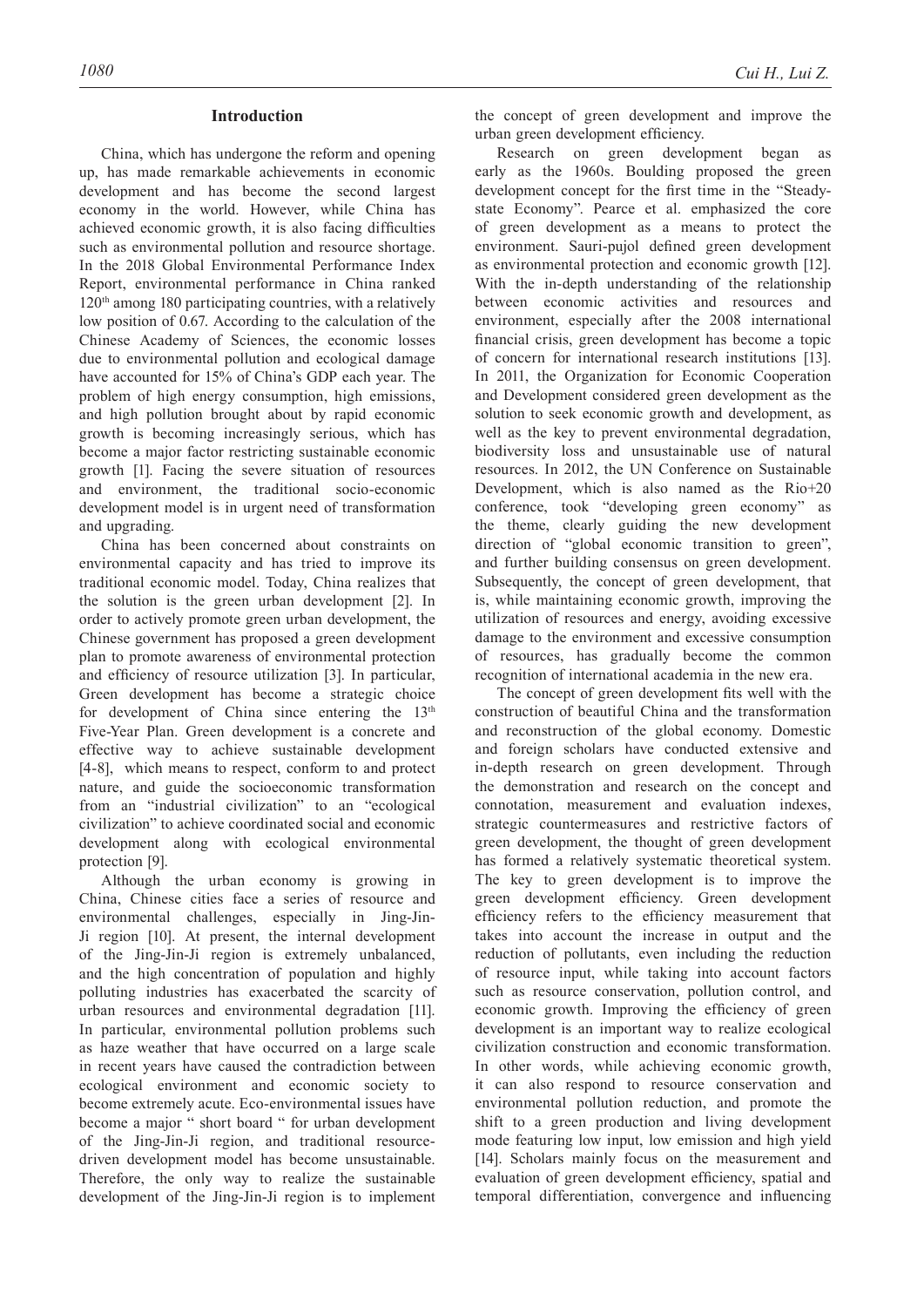factors. Embodied in, based on the DEA model and comprehensive evaluation index system to measure green development efficiency [15-23]. And then using the Malmquist index decomposition, thayer index and exploratory spatial data analysis and other methods to analyze its space-time evolution law. Finally, Tobit regression model and spatial panel model are constructed to focus on the influence of economic development level, industrial structure and environmental regulation on the green development efficiency [24-30]. These empirical studies systematically explored green development models and regional differences.

Summary of existing research findings: firstly, in terms of research content, it mainly focuses on the efficiency of a certain field or a specific meaning, such as economic efficiency, ecological efficiency, industrial efficiency and so on. The research on the urban green development efficiency in the complex "economysociety-nature" coupling system is not thorough and systematic enough. As the spatial carrier of green development, city is a coupling system of interaction among subsystems of nature, economy and society. Studying the urban green development efficiency and determining the effective allocation of input resources can objectively reflect the coordinated development degree of subsystems such as economy, society and nature. Secondly, in terms of the evaluation system, the index evaluation system of green development efficiency is not perfect. In terms of input indicators, the existing literature fails to fully consider the impact of technological input on production; the resource element input is only replaced by fossil energy consumption, and the impact of water, soil, energy consumption and other resource element input on production is not fully considered. In terms of output indicators, scholars have considered environmental pollution factors too much, while ignoring the social and ecological benefits of environmental improvement. Thirdly, in terms of the research scale, most of the existing studies analyze the green development efficiency from the macro scale of the whole country, province or specific region, but the detailed description of the urban scale within the region is insufficient, which cannot clearly reflect the spatial heterogeneity and correlation characteristics of the urban level within the region. Under the background of frequent flow of multiple factors, continuous diffusion of environmental pollution and interdisciplinary integration, it is necessary to study the urban green development efficiency by integrating the disciplines of economics and geography under the guidance of the three-circle system theory.

Based on this, starting from the city scale, this paper takes 13 cities in Jing-Jin-Ji region of China as the main research objects, systematically combing the concept and connotation of green development and efficiency, and on this basis, construct the urban green development efficiency of input-output evaluation system, then use the super-efficient SBM model to measure the green development efficiency of Jing-Jin-Ji region from 2003 to 2017, and use the coefficient of variation and the global Moran index to explore the spatial and temporal differentiation characteristics of green development efficiency. Finally, the spatial panel model is used to make an empirical analysis of the factors influencing green development efficiency, hoping to provide a certain decision reference for the green coordinated development of the three systems of economic, social and environmental in the Jing-Jin-Ji region.

# **Connotation and theoretical basis**

The goal of green development is to enhance economic vitality, improve social welfare and increase resource wealth. It emphasizes the symbiosis of economic system, social system and natural system and the diversification of development goals, namely the integrity and coordination of the three systems [31]. According to the literature review, the current definition of green development is relatively vague, which leads to the unreasonable construction of the evaluation system of green development, and it is difficult to systematically and completely reflect the comprehensive evaluation of green development under the background of ecological civilization construction. Therefore, based on previous studies, this paper attempts to sort out and define the theoretical framework of the concept of green development (Fig. 1). The theoretical framework is an interactive system composed of internal and external circles: first, the external circles are composed of economic system, social system and natural system. In the economic system, green development is supported by the development elements of the new economic system, which are composed of industrial agglomeration, production optimization, scientific and technological innovation and economic globalization. The social system includes development concepts under the guidance of new eras and new ideas such as smart cities, social welfare, and financial support. The natural system is based on the five elements of "water, soil, gas, production and land", and the mutual coupling of these elements forms the green development benchmark of the natural circle. Secondly, the internal circles takes green welfare as the goal, green wealth as the basis, and green growth as the means, forming an internal circle composed of "green growth – green welfare – green wealth". These three connotations in the internal circles form a coupling symbiosis, which together embody the core requirements of green development. Therefore, green development is a sustainable development concept, which should take green growth, green welfare and green wealth as its connotation, integrate the three systems of economy, society and nature, and take development capacity, people's well-being and living environment as its basis [32].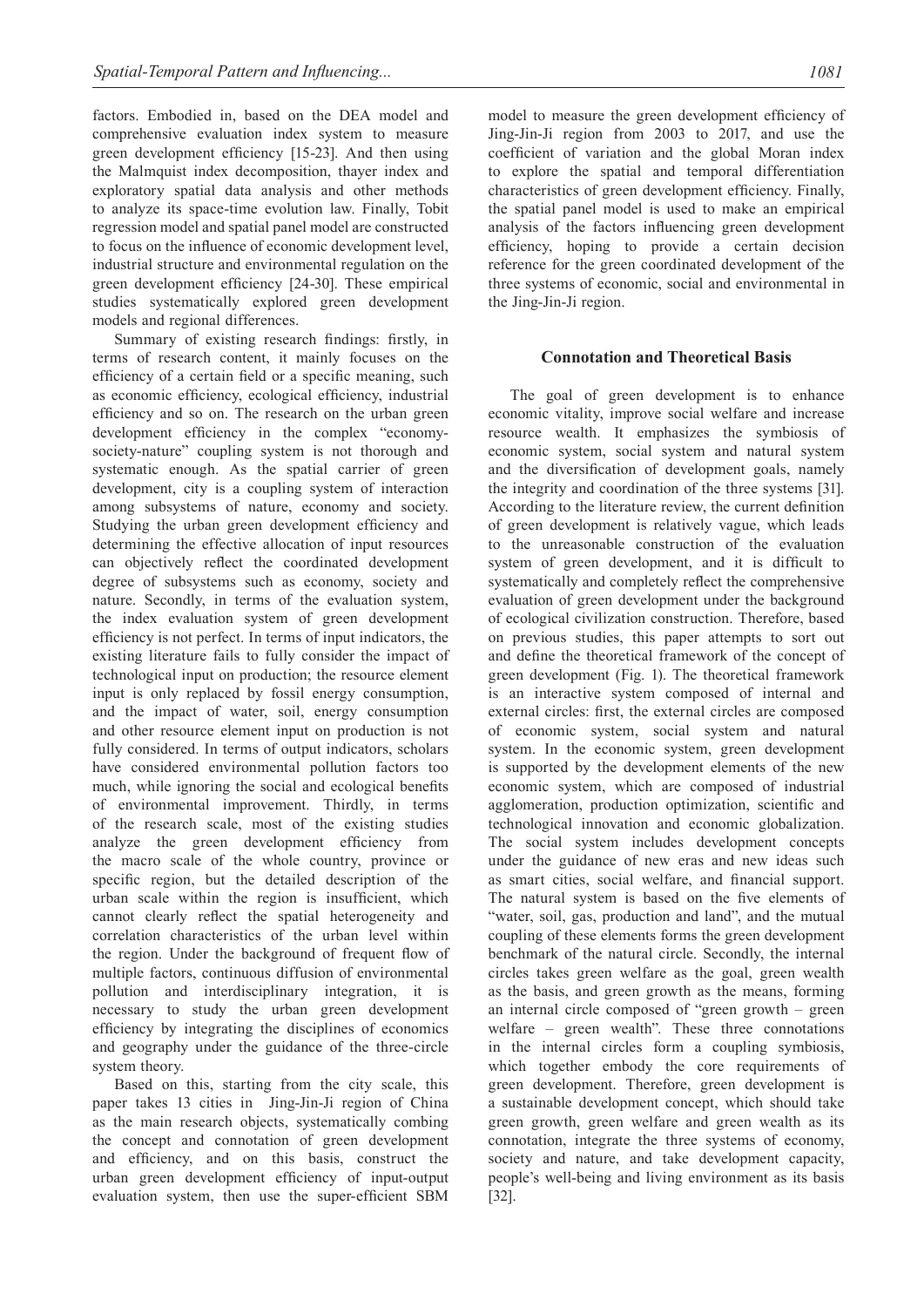

Fig. 1. Three-circle model for green development.

On the basis of clarifying the interaction of economy, society and natural system of the green development, this paper uses the "three circle model" to analyze the mechanism of urban green development. In this model, the economic system, social system and natural system take green growth, green welfare and green wealth as their main development directions respectively. Among them, the economic system is based on green growth and is influenced by green wealth and green welfare; the natural system is based on green wealth and is influenced by green growth and green welfare; the social system is based on green welfare and is influenced by green growth and green wealth (Fig. 1). To be specific, first of all, green growth is a means to accumulate green wealth and promote green welfare. Green growth can promote the accumulation of green wealth and the promotion of green welfare, reduce the conflicts between current and future generations in resource consumption, and realize the sustainability of green welfare. Secondly, green wealth is the carrier of green welfare and the basis of green growth, and the accumulation of green wealth is the long-term result of green growth. The accumulation of green wealth will help reduce the depletion of natural resources, improve the ecological environment and enhance human society's ability to adapt to climate change. Finally, green welfare is the goal of green growth, and is based on green wealth, and has a positive impact on green wealth and green growth. The promotion of green welfare involves not only the welfare of current generations, but also the welfare of future generations. In a word, the coupling relationship of green growth, green wealth and green welfare constitutes the internal mechanism of green development efficiency, and the effect of the internal mechanism is the green development efficiency. Based on the above concept connotation and theoretical basis, this paper carries out research.

## **Research Methods and Data Description**

## Research methods

Firstly, data envelopment analysis (DEA) is one of the most commonly used measurement methods in existing researches on green development efficiency [33]. However, the traditional DEA model ignores the relaxation, which will lead to the deviation of measurement results [34,35]. Therefore, on this basis, Tone proposed an SBM model considering relaxation variables [36]. However, the efficiency measurement results of the traditional SBM model will have multiple effective decision making units with an efficiency value of 1. In order to solve the problem of effective decision making unit ordering [37], Tone further proposed the super efficiency SBM model [38]. Therefore, this paper adopts the super efficiency SBM model to calculate the urban green development efficiency in Jing-Jin-Ji region. The model is as follows:

$$
\rho^* = \min \frac{\frac{1}{m} \sum_{i=1}^m \frac{\overline{x}}{x_k}}{\frac{1}{(s_1 + s_2)} \left( \sum_{p=1}^s \frac{y^d}{y_{pk}^d} + \sum_{q=1}^s \frac{y^u}{y_{qk}^u} \right)}
$$
\n
$$
s.t. \begin{cases} \overline{x} \ge \sum_{j=1, \neq k}^n x_{ij} \lambda_j; \overline{y^d} \le \sum_{j=1, \neq k}^n y_{pj}^d \lambda_j; \overline{y^u} \ge \sum_{j=1, \neq k}^n y_{qj}^d \lambda_j; \overline{x} \ge x_k; \\ \lambda_j \ge 0, i = 1, 2, \mathsf{L}, m; j = 1, 2, \mathsf{L}, n; j \neq 0; p = 1, 2, \mathsf{L}, s_1; \\ q = 1, 2, \mathsf{L}, s_2 \end{cases}
$$
\n(1)

...where,  $\lambda$  is the weight vector and  $0 \leq \rho^* < 1$  is the target efficiency value. When the objective function 0<*ρ\*<*1, the production decision unit is relatively ineffective. When  $\rho^* \geq 1$ , it means that the production decision unit is located on the optimal production front, and the larger *ρ\** is, the higher the unit efficiency is.

Secondly, the coefficient of variation method (C.V) is widely used in the analysis of the degree of regional differences. Therefore, in this paper, the coefficient of variation method (C.V) is used to measure the regional differences in the green development efficiency in Jing-Jin-Ji region. The formula is as follows:

$$
C.V = \frac{1}{\bar{y}} \sqrt{\frac{1}{n} \sum_{i=1}^{n} (y_i - \bar{y})^2}
$$
 (2)

...where: *C.V* is the coefficient of variation method;  $\overline{y}$  is the mean value of the urban green development efficiency in the region;  $y_i$  is the urban green development efficiency in the region, *n* is the number of cities in the region.

Thirdly, the Moran's I is one of the most commonly used methods for measuring spatial autocorrelation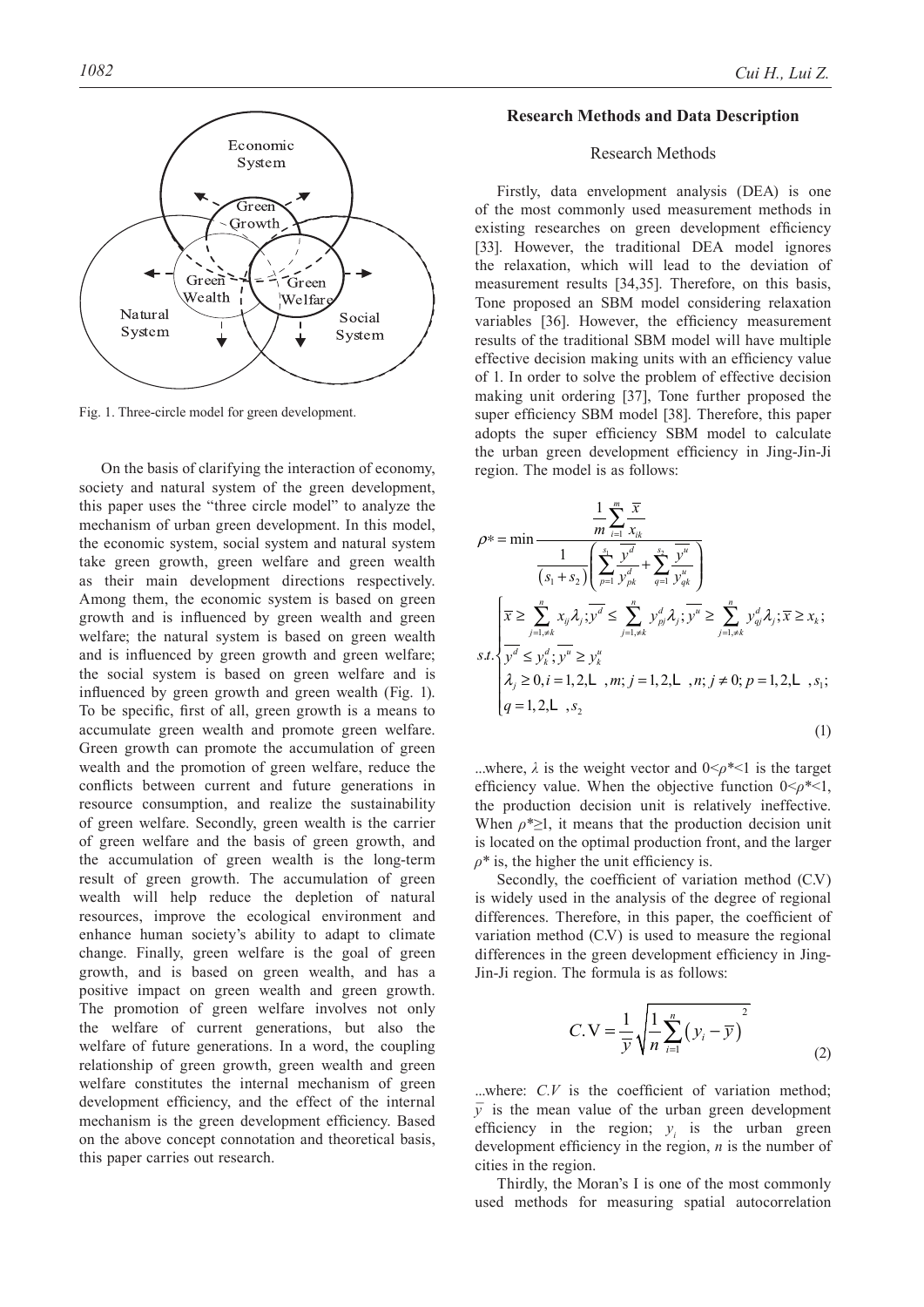[39,40]. This paper uses the Global Moran's I to test whether there is spatial autocorrelation in the global perspective. The formula of the Global Moran's I is expressed as follows:

$$
I = \frac{1}{s^2} \cdot \frac{\sum_{i,j=1}^{n} W_{ij} (x_i - \overline{x}) (x_j - \overline{x})}{\sum_{i,j=1}^{n} W_{ij}}
$$
(4)

...where,  $(x_i - \overline{x})^2$  $2 - i=1$ *n*  $\sum_{i=1}$ <sup>( $\lambda_i$ </sup>  $x_i - \overline{x}$  $s^2 = \frac{i=1}{n}$ − = ∑ is the sample variance and  $,j=1$ *n* ∠*i i j W*  $\sum_{i,j=1}^{N} W_{ij}$  is the sum of all space weights. Moran's I value ranges from  $-1$  to 1. Where,  $0 < I < 1$  indicates that there is a positive spatial autocorrelation between space units;  $I = 0$  indicates that there is no spatial autocorrelation between space units;  $-1 < I < 0$  indicates that there is a negative spatial autocorrelation between space units.

Finally, based on the traditional econometrics, spatial econometrics takes the "first law of geography" as its basis, and fully considers the spatial dependence and spatial heterogeneity between observation units. At this stage, spatial econometrics has developed into a more robust spatial econometric model framework. This paper mainly uses the following two spatial panel models: Spatial Auto Regression Model (SAR) and Spatial Error Model (SEM).

Spatial Auto Regression:

$$
Y_{it} = \rho \sum_{j=1}^{N} w_{it} Y_{it} + \beta X_{it} + \mu_i + \lambda_i + \varepsilon_{it}
$$
  

$$
\varepsilon_{it} : N(0, \delta^2)
$$
 (4)

...where,  $Y_i$  is the explained variable,  $X_i$  is the explanatory variable, and  $\beta$  is the regression coefficient.  $W = (W_{ij})$  is the spatial weighting matrix.  $\mu_i$  represents spatial fixed effect;  $W = (w_i)$  is for time fixed effect.  $\varepsilon_i$ is the random error Spatial Error Model:

$$
Y_{it} = \beta X_{it} + \mu_i + \lambda_i + \varphi_{it}
$$
  
\n
$$
\varphi_{it} = \sigma \sum_{j=1}^{N} w_{it} \varphi_{it} + \varepsilon_{it}
$$
  
\n
$$
\varepsilon_{it} : N(0, \delta^2)
$$
 (5)

...where,  $\varphi_i$  is the random disturbance term, and  $\sigma$  is the spatial correlation coefficient of the random disturbance term. The rest of the parameters have the same meaning as the spatial auto regression model.

#### Variable Indicators and Data Sources

In view of the lack of data in cities below the prefecture-level cities in Hebei Province at the present stage, this paper adopts the " $2 + 11$ " model generally accepted by most scholars. That is, two municipalities of Beijing and Tianjin, and eleven prefecture-level cities in Hebei Province were taken as the research objects.

Based on the "three-circle system theory" of green development mentioned above, and based on the inputoutput model, the input-output index system of the urban green development efficiency in Jing-Jin-Ji region of China was established (Table 1). Capital, labor, technology, resources and other factors are selected in terms of input. Specifically, the capital stock is selected to represent capital input, the number of employees at the end of the year is selected to represent labor input, the financial expenditure on science and technology and education is selected to represent technical input, and the resource input is expressed by the total consumption of water, soil and energy. In terms of expected output, the GDP of each region is selected to reflect the economic benefit, the social benefit index comprehensively reflects the social output, and the environmental benefit index reflects the output with a "good" environment. In addition, considering the value loss caused by waste emissions to the ecological environment in the development process, environmental pollution index is included in the evaluation system as a nonexpected output factor, and resource and environmental constraints are considered as an important factor in the evaluation of the green development efficiency. The Entropy method is used to comprehensively calculate the resource factors, social benefit index, environmental benefit index and environmental pollution of each city. The GDP is adjusted to the constant price in 2000 based on the province 's GDP deflator. Since the capital stock cannot be directly obtained, the total capital investment in the whole society is used to represent the capital stock. The statistical data comes from "China City Statistical Yearbook (2004-2018)".

#### **Result analysis**

#### Time-Evolution Characteristics

As shown in Fig. 2, from the overall trend, the green development efficiency in Jing-Jin-Ji region showed a steady decline from 2003 to 2017. The average value of green development efficiency dropped from 0.965 in 2003 to 0.948 in 2017, a decrease of 2%. The green development efficiency exhibits three-stage evolution characteristics: fluctuation decline period, fluctuation rise period and stable period. In the first stage, from 2003 to 2010, the urban green development efficiency presents a fluctuating and declining trend, from 0.965 in 2003 to 0.913 in 2010, a decrease of 5%. This stage was in the 10<sup>th</sup> Five-Year Plan and the 11<sup>th</sup> Five-Year Plan. China's economy was in a stage of rapid growth, with the rapid development of energy-intensive industries (including steel, petrochemical, power, etc.) and the rapid increase in energy consumption. In this stage, the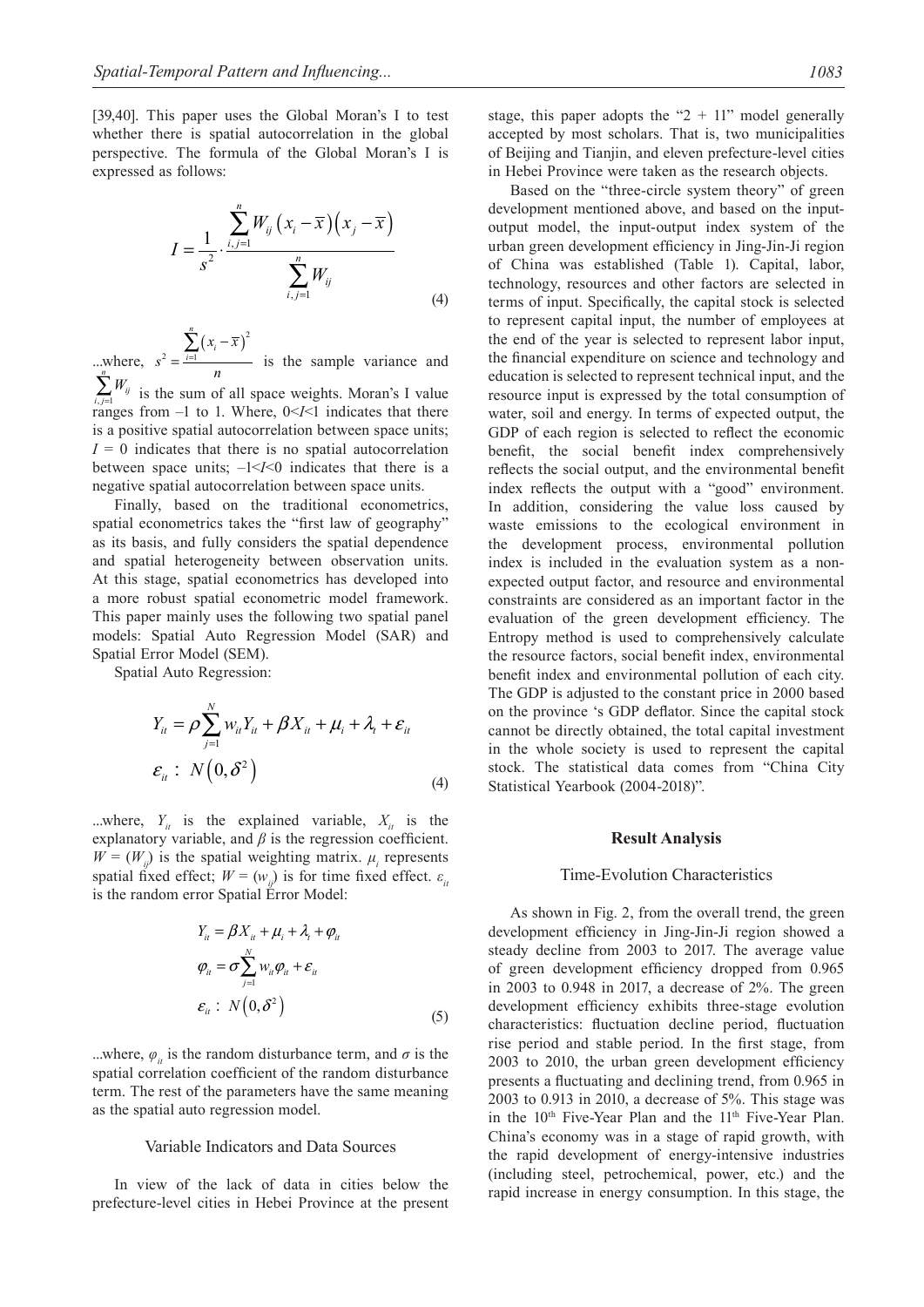| Type    | Level one           | Level two                                           | Level three                                                                                                                                                                                                              |  |  |
|---------|---------------------|-----------------------------------------------------|--------------------------------------------------------------------------------------------------------------------------------------------------------------------------------------------------------------------------|--|--|
| Inputs  | Capital elements    | Fixed capital stock                                 | Total investment in fixed assets of the whole society                                                                                                                                                                    |  |  |
|         | Labor elements      | Number of employees                                 | Number of employees at the end of the year                                                                                                                                                                               |  |  |
|         | Technical elements  | Expenditure on science, technology<br>and education | Financial Expenditure of Science, Technology and Education                                                                                                                                                               |  |  |
|         | Resource elements   | Total consumption of water, soil and<br>energy      | Total water supply, area of urban built-up area, electricity<br>consumption of the whole society, artificial and natural gas<br>supply, liquefied gas supply                                                             |  |  |
| Outputs | Desirable outputs   | Economic benefits                                   | GDP (constant price in 2000)                                                                                                                                                                                             |  |  |
|         |                     | Social benefit                                      | Average wages of urban employees, total retail sales of<br>consumer goods                                                                                                                                                |  |  |
|         |                     | Environmental benefits                              | Urban green space area, green space coverage rate,<br>comprehensive utilization rate of industrial solid waste,<br>centralized treatment rate of sewage treatment plants,<br>harmless treatment rate of domestic garbage |  |  |
|         | Undesirable outputs | Environmental pollution                             | Industrial wastewater discharge, industrial SO <sup>2</sup> discharge,<br>industrial soot discharge                                                                                                                      |  |  |

Table 1. Evaluation System of the GDE in Jing-Jin-Ji region.

economic development model ignores environmental factors to some extent, thus the ecological environment suffers great damage and environmental pollution is prominent. Therefore, the overall green development efficiency shows a declining trend. In the second stage, from 2011 to 2013, the urban green development efficiency was in the stage of improvement, increasing from 0.923 in 2011 to 0.993 in 2013, an increase of 7%, which is a big change. This stage was in the  $12<sup>th</sup>$  Five-Year Plan. The government has strictly implemented the targets of "energy conservation and emission reduction". Through strict implementation of environmental protection measures and intensified efforts to adjust the industrial structure, the problems of high energy consumption and high pollution have been effectively controlled. In the third stage, from 2014 to 2017, the urban green development efficiency presents a trend of stable fluctuation, from 0.954 in 2014 to 0.948 in 2017, a decrease of 0.6%. Although preliminary achievements have been made in urban environmental governance during the development process, the coordination



Fig. 2. Trend of GDE in Jing-Jin-Ji region from 2003 to 2017.

between economic growth and ecological environment in Jing-Jin-Ji region has not reached the optimal state due to the slowdown of GDP growth, so the urban green development efficiency has entered a stable period. Thus it can be seen that the green development efficiency in Jing-Jin-Ji region presents an obvious phased feature in time series.

As shown in Table 2, from the perspective of the city, from 2003 to 2017, the efficiency values of the four cities, including Beijing, Tianjin, Hengshui, and Langfang, showed an overall upward trend. The efficiency values of two cities, including Tangshan and Shijiazhuang, were flat, indicating that the inputs and outputs in the green development process of these cities are relatively commensurate. Hengshui, Chengde, Zhangjiakou, Qinhuangdao and other cities have higher green development efficiency, which is closely related to their lower economic development starting point and less development burden, so they can adapt to the requirements of green development in a timely manner. However, Beijing, Tianjin and other cities rely on the advantages of relatively advanced technology and industrial agglomeration, and their green development efficiency is ahead of other cities. In addition, the overall green development efficiency of seven cities including Handan, Xingtai, Baoding, Zhangjiakou, Qinhuangdao, Cangzhou, and Chengde has generally declined, which may be caused by irrational industrial structure and extensive economic growth model.

#### Spatial Differentiation Characteristics

In this paper, Geoda software was used to calculate the Moran's I (as shown in Table 3) of the green development efficiency in Jing-Jin-Ji region from 2003 to 2017, taking geographical distance as the spatial weight matrix. This indicates that there is a significant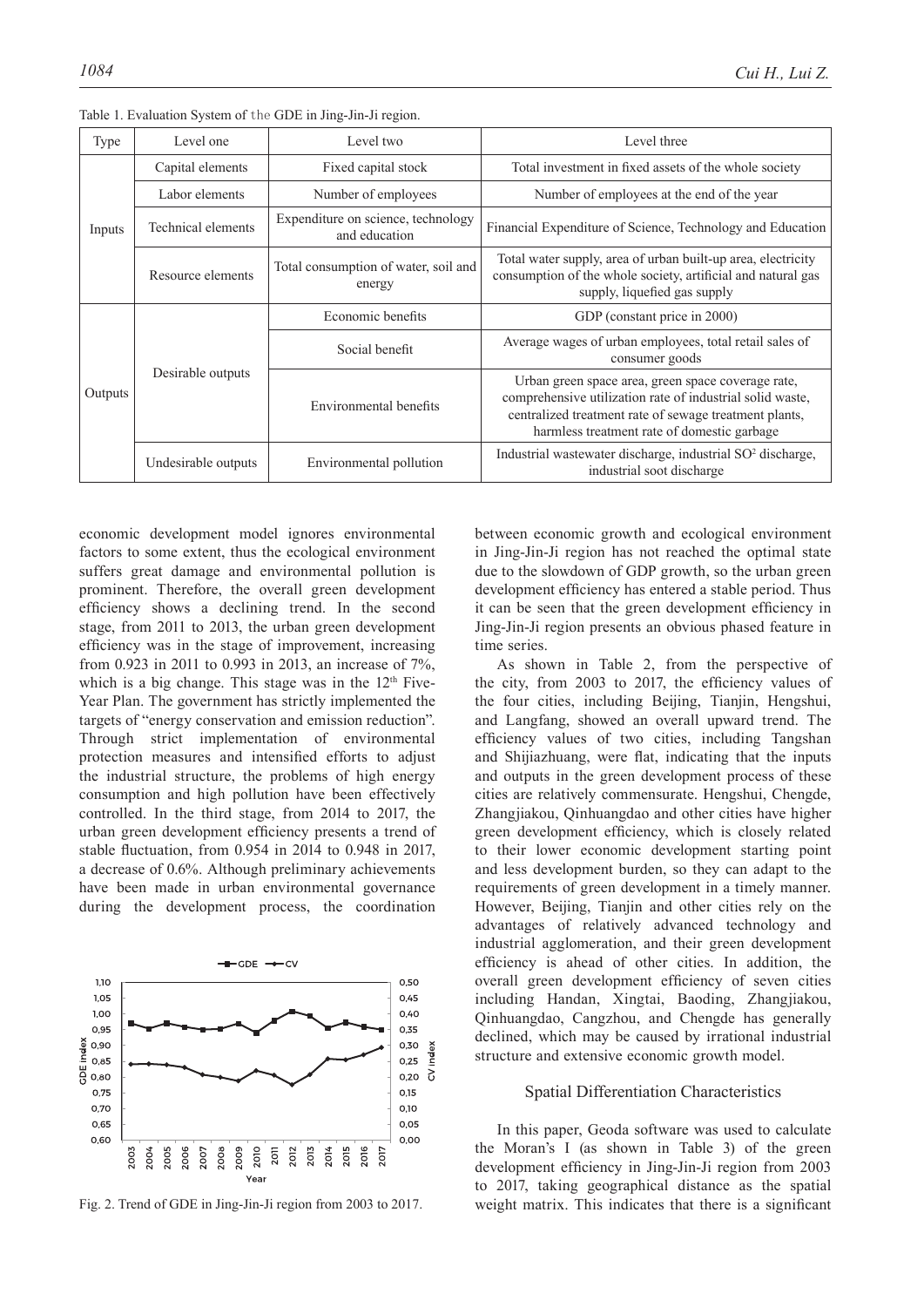| Cities       | 2003  | 2005  | 2007  | 2009  | 2011  | 2013  | 2015  | 2017  |
|--------------|-------|-------|-------|-------|-------|-------|-------|-------|
| Beijing      | 1.190 | 1.253 | 1.206 | 1.248 | 1.326 | 1.371 | 1.475 | 1.465 |
| Tianjin      | 1.054 | 1.045 | 1.060 | 1.086 | 1.112 | 1.126 | 1.119 | 1.117 |
| Shijiazhuang | 0.619 | 0.713 | 0.741 | 0.741 | 0.741 | 1.020 | 0.687 | 0.649 |
| Tangshan     | 1.065 | 1.040 | 1.013 | 1.002 | 1.011 | 1.006 | 1.083 | 1.034 |
| Qinhuangdao  | 1.207 | 1.182 | 1.207 | 1.140 | 1.158 | 1.042 | 1.023 | 1.036 |
| Handan       | 0.642 | 0.621 | 0.752 | 0.744 | 0.744 | 0.702 | 0.668 | 0.470 |
| Xingtai      | 0.607 | 0.608 | 0.608 | 0.672 | 0.659 | 0.594 | 0.601 | 0.598 |
| Baoding      | 0.738 | 0.702 | 0.712 | 0.771 | 0.810 | 0.759 | 0.696 | 0.672 |
| Zhangjiakou  | 1.052 | 1.042 | 1.026 | 1.005 | 1.005 | 1.026 | 1.026 | 0.892 |
| Chengde      | 1.261 | 1.261 | 1.047 | 1.039 | 1.134 | 1.127 | 1.111 | 1.064 |
| Cangzhou     | 1.052 | 1.107 | 1.106 | 1.147 | 1.100 | 1.080 | 1.048 | 1.053 |
| Langfang     | 1.057 | 1.059 | 0.838 | 1.004 | 0.838 | 0.944 | 1.122 | 1.106 |
| Hengshui     | 1.004 | 1.033 | 1.031 | 1.044 | 1.082 | 1.114 | 1.118 | 1.165 |

Table 2. The GDE of the Jing-Jin-Ji region from 2003 to 2017.

spatial correlation and dependence of the green development efficiency among Jing-Jin-Ji region as a whole. In addition, from the time series point of view, the Moran's I fluctuated from 2003 to 2014, and increased after 2015. This can be considered as the continuous improvement of the Jing-Jin-Ji regional development policy in the early stage. With the implementation of the Jing-Jin-Ji coordinated development strategy and the strengthening of regional division of labor and cooperation, the spatial agglomeration characteristics of the urban green development efficiency have become increasingly prominent.

In order to further explore the spatial differentiation characteristics of the green development efficiency in Jing-Jin-Ji region, this paper selects three time nodes in 2003, 2010 and 2017, and uses ArcGIS software to draw the quantile map of the urban green development efficiency. Based on the practice of previous scholars, this paper divides the green development efficiency into four types: high efficiency, medium-high efficiency, medium efficiency and low efficiency. That is, the green development efficiency value is greater than 1.200 belongs to the high efficiency area, the efficiency value between 1.000-1.200 is the medium-high efficiency area, the efficiency value between 0.700-1.000 is the medium efficiency area, and the efficiency value lower than 0.700 belongs to the low efficiency area. The darker the color, the higher the green development efficiency.

As can be seen from Fig. 3, the green development efficiency in Jing-Jin-Ji region presents the spatial differentiation characteristics of the higher in the northern cities and the lower in the southern cities on the whole. The high efficiency areas are located in the northern part of the Jing-Jin-Ji region: Zhangjiakou-Chengde-Qinhuangdao; The two core cities in Jing-Jin-Ji region are Beijing and Tianjin; Eastern coastal area of the Jing-Jin-Ji region: Qinhuangdao-Tangshan-Cangzhou. The low efficiency areas are located in the central and southern areas of Jing-Jin-Ji region: Baoding-Handan-Xingtai. And the space scope of the medium efficiency area is not fixed. However, it is worth noting that from 2003 to 2010, Langfang transferred from high efficiency area to medium efficiency area. However, by virtue of its superior location between the two core cities of Beijing and Tianjin, Langfang has finally realized the transformation from a medium efficiency area to a high efficiency area from 2011 to 2017 by establishing a leading

Table 3. Global Moran's I of GDE in Jing-Jin-Ji region from 2003 to 2017.

| Index     | 2003  | 2004  | 2005  | 2006  | 2007  | 2008  | 2009  | 2010  |
|-----------|-------|-------|-------|-------|-------|-------|-------|-------|
| Moran's I | 0.261 | 0.251 | 0.243 | 0.229 | 0.120 | 0.090 | 0.200 | 0.117 |
| P-values  | 0.000 | 0.000 | 0.000 | 0.000 | 0.005 | 0.016 | 0.000 | 0.006 |
| Index     | 2011  | 2012  | 2013  | 2014  | 2015  | 2016  | 2017  |       |
| Moran's I | 0.100 | 0.155 | 0.096 | 0.132 | 0.205 | 0.240 | 0.192 |       |
| P-values  | 0.010 | 0.000 | 0.008 | 0.002 | 0.000 | 0.000 | 0.000 |       |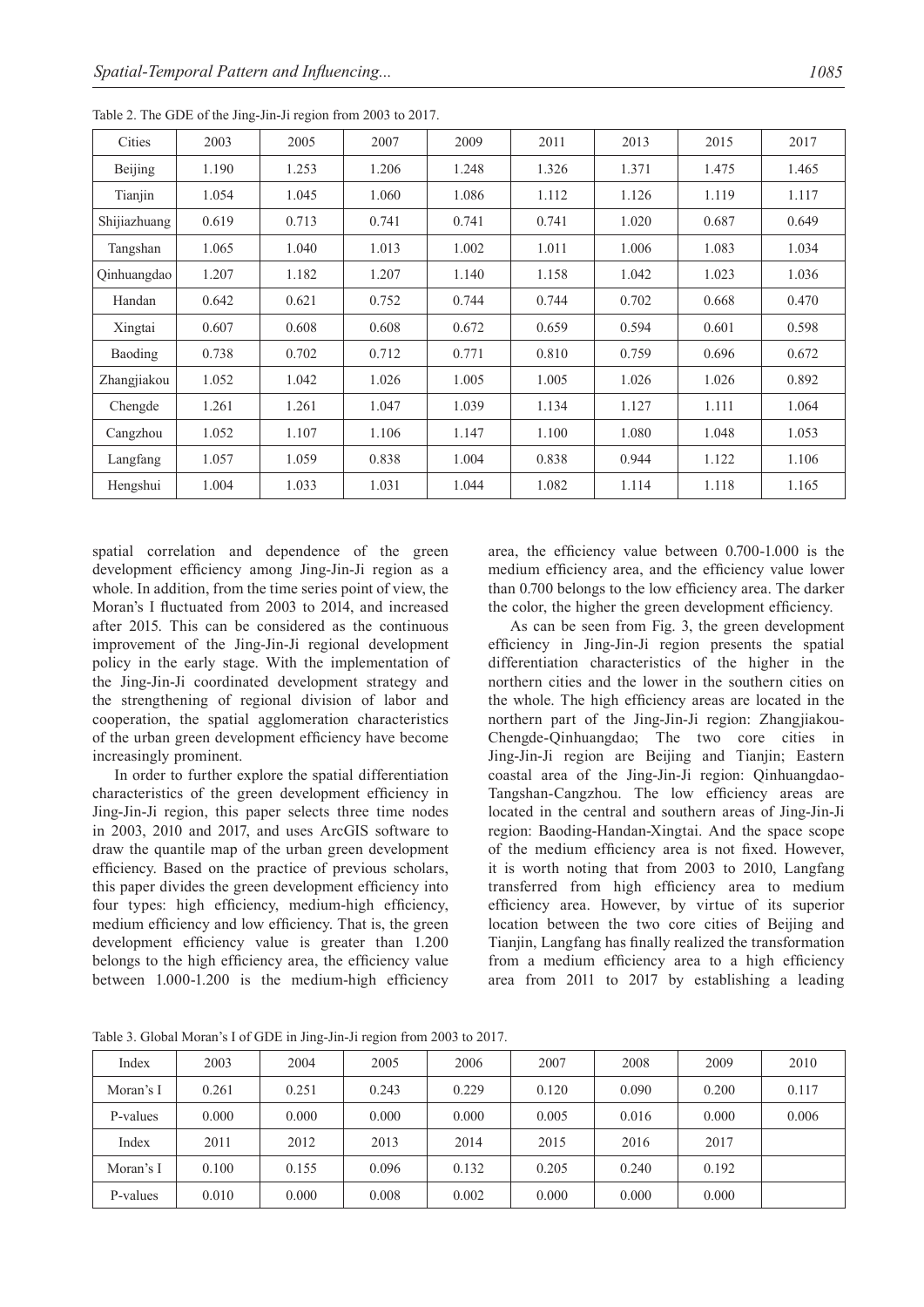

Fig. 3. The Spatial Distribution of GDE in Jing-Jin-Ji region in years a) 2003, b) 2010, c) 2017.

region for the transformation of scientific research and innovation achievements and implementing the strategy of industrial structure transformation and upgrading. On the contrary, in 2010, Zhangjiakou and Baoding respectively changed from high efficiency area to medium efficiency area and from medium efficiency area to low efficiency area. Therefore, it is necessary to pay attention to the old road of "resources and environment for growth, pollution first and treatment later,, represented by Zhangjiakou and Baoding. This also demonstrates the urgency and importance of China's initiative in 2017 to build the Xiongan New Area and Zhangbei Area into two wings of Hebei and promote the coordinated development of the Jing-Jin-Ji region in accordance with the requirements for highquality development. The low efficiency area is mainly located in the central and southern parts of the Jing-Jin-Ji region. In particular, the green development efficiency of resource-based cities such as Handan and Xingtai has been maintained at a low level, while Shijiazhuang, as the provincial capital, has not played a leading role in improving the green development efficiency of this region. Therefore, the region needs to build a new urban development pattern to improve its overall level of green development.

## Difference Characteristics

As shown in Fig. 2, the regional differences in the green development efficiency in Jing-Jin-Ji region are relatively obvious. From 2003 to 2017, the coefficient of variation (C.V) index was V- shape, showing an overall expansion trend. From 2003 to 2009, as the urban green development efficiency fluctuated and declined, regional differences gradually narrowed. The C.V index decreased from 0.240 in 2003 to 0.187 in 2009, a decrease of 22%. From 2010 to 2014, regional comprehensive differences showed an upward trend, increasing from 0.220 in 2010 to 0.257 in 2014, an increase of 17%, and regional differences have expanded significantly. From 2015 to 2017, the regional differences in the green development efficiency in Jing-Jin-Ji region further expanded. It increased from 0.254 in 2015 to 0.295 in 2017, an increase of 16%. It can be seen that the polarization of the green development efficiency among Jing-Jin-Ji region is still severe.

From the perspective of the city, this paper draws on the research methods of Teng et al. to compare and analyze the green development efficiency with the level of urban economic development based on per capita GDP [42], so that the Jing-Jin-Ji region are divided into four categories: high economic development level-high green development efficiency level; high economic development level-low green development efficiency level; low economic development level-high green development efficiency level; low economic development level-low green development efficiency level. The three time nodes of 2003, 2010 and 2017 are selected, and the classification results of the types of the green development efficiency in each city are shown in Fig. 4.

In 2003, Beijing and Qinhuangdao belonged to high-high type cities, and seven cities including Tianjin, Tangshan, Cangzhou, Langfang, Chengde, Zhangjiakou and Hengshui belonged to low-high type cities. Baoding, Handan, Xingtai. In 2010, Tianjin, Tangshan, and Cangzhou entered the ranks of high-high type; Qinhuangdao changed from high-high type to low-high type, with per capita GDP growing slowly, but its green development efficiency remained at the forefront of production; and Langfang turned from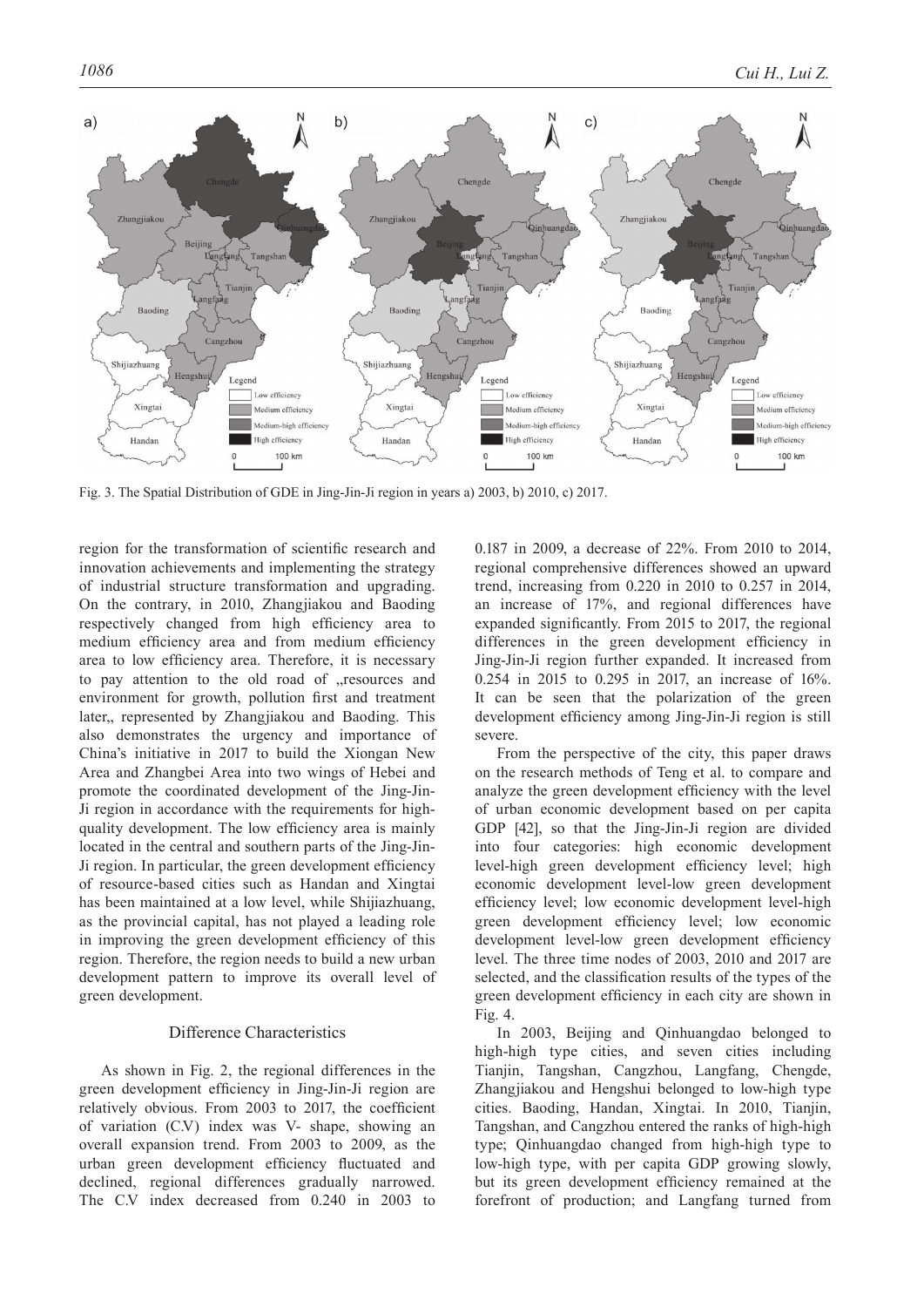

Fig. 4. Type of GDE in Jing-Jin-Ji region fin years a) 2003, b) 2010, c) 2017. Note: In the figure, the abscissa is per capita GDP/10,000 yuan, and the ordinate is the value of the green development efficiency.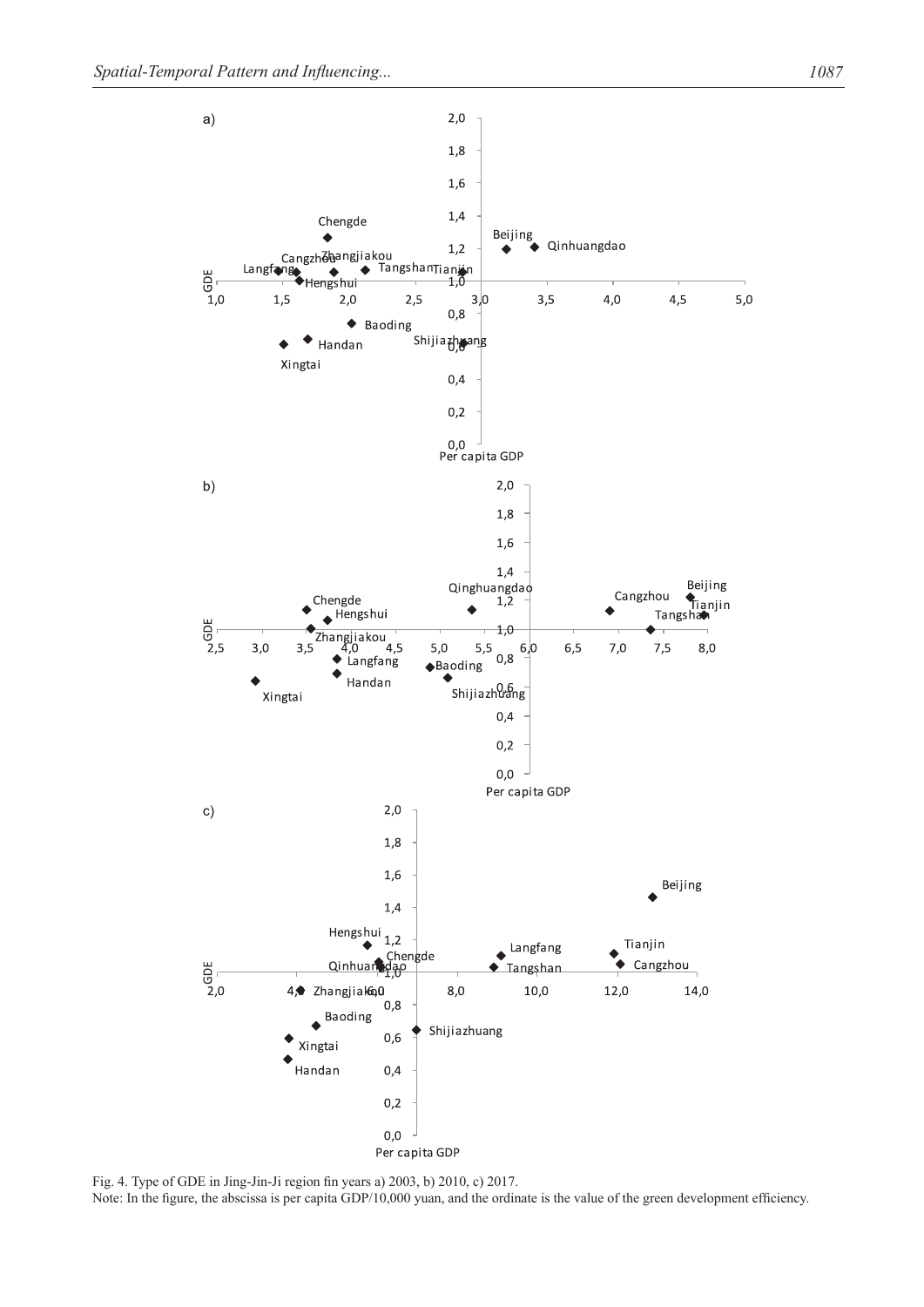low-high type to low-low type. In 2017, Langfang entered from the low-low type into the high-high type. At the same time that the per capita GDP has increased significantly, the green development efficiency has also picked up. On the contrary, Zhangjiakou has changed from a low-high type to a low-low type city; Note that Shijiazhuang, Tangshan and other cities have a tendency to switch to high-low type cities.

In general, high-high type cities, such as Beijing and Tianjin, are at a relatively high level of economic development, and they have a high level of science and technology and a positive sense of environmental protection, making them capable and conscious of both economic development and ecological environment protection, thereby improving the green development efficiency and excellent input-output structure. Low-high type cities, such as Qinhuangdao, Chengde, and Hengshui, can be roughly divided into three categories. The first is that cities with low economic development starting points and small development burdens, such as Hengshui and Zhangjiakou, can obtain relatively more output; second, tourist cities, such as Qinhuangdao and Chengde, special industrial structures make these cities consciously control the degree of environmental pollution, so their green development efficiency can be maintained at a high level; third, ecological regional cities, such as Chengde, Zhangjiakou, as important water conservation areas and windbreak and sand fixation areas in Jing-Jin-Ji region, are important supports for the ecological environment of Jing-Jin-Ji region and have a good green foundation. Therefore, although its economic development level is relatively backward, it still remains at the forefront of production. Besides, it is worth noting that cities near the high-low type, such as Shijiazhuang, Tangshan, and other cities with large economic volumes. Firstly, as a provincial capital, the advantages of Shijiazhuang in infrastructure investment make its investment structure unreasonable. At the same time, it faces difficulties such as backward technological level and insufficient innovation ability, so its inputoutput efficiency is low. Secondly, cities like Tangshan are still in the development stage dominated by industry. There are a large number of industries with heavy pollution, such as steel and cement. Despite the high level of economic development, Tangshan still faces serious ecological and environmental problems. The low-low cities are mainly economically underdeveloped cities located in the central and southern part of Jing-Jin-Ji region, such as Baoding, Handan, and Xingtai. At present, the economic development level of these cities is relatively low, with extensive industries such as heavy industry and traditional industries. In particular, resource-based cities such as Handan and Xingtai, which are dominated by industries of high energy consumption and high pollution, have produced a large number of unexpected output, and have a long way to go to achieve green development.

## **Analysis of influencing factors**

# Variable selection

Considering the availability of data, this study focuses on exploring the influencing factors that lead to the evolution of the spatial and temporal pattern of green development efficiency in Chinese cities from the perspective of humanities and social development, and verifies the "Porter Hypothesis" and "Pollution Paradise Hypothesis" of green development efficiency in Chinese cities. This paper uses the logarithm of GDP per capita (rgdp) to measure the level of economic development, and the regression coefficient is expected to be positive. Green development is the main policy and strategy of China's ecological civilization construction in the new era, which lays more emphasis on the coordinated development of the environmental system and the economic and social system. Through the regulation of the ecological environment, the efficiency of resource allocation can be improved and the degree of economic and social development can be enhanced. Therefore, in the process of development, it is worth thinking about economic growth and technological innovation. The quadratic relationship between green development efficiency and per capita GDP was verified by logarithmic per capita GDP squared (rgdp<sup>2</sup>). According to the "Porter Hypothesis" theory, strict environmental protection policies will not only lead to increased costs, but may promote technological innovation so that they can gain a comparative advantage in new competition and promote their own development. Therefore, the proportion of the sum of science expenditure and education expenditure in the local fiscal expenditure is used to reflect technological innovation (te) and to test whether there is a "Porter hypothesis" in the implementation of green development policies. The process of economic globalization has a significant impact on the growth of urban industries. Through the use of foreign direct investment, industries participate in economic globalization, strengthen their own comparative advantages, absorb advanced science and technology and management experience, and actively acquire knowledge spillover and innovative activities to promote industrial growth. But at the same time, industries with a high proportion of foreign capital are usually technology- intensive or capital-intensive industries, with a large total output value and a relatively low growth rate. In addition, foreign capital may also have a competitive squeeze effect, thereby affecting industrial growth and not conducive to the improvement of urban green development efficiency. The proportion of the actual use of foreign capital in the total social fixed asset investment (fdi) is used to represent the degree of openness of each city, so as to test the existence of the "pollutant shelter effect" and "pollutant paradise" hypothesis, and the expected coefficient is uncertain. At the same time, this paper selects the urban industrial structure (ind) and the proportion of the added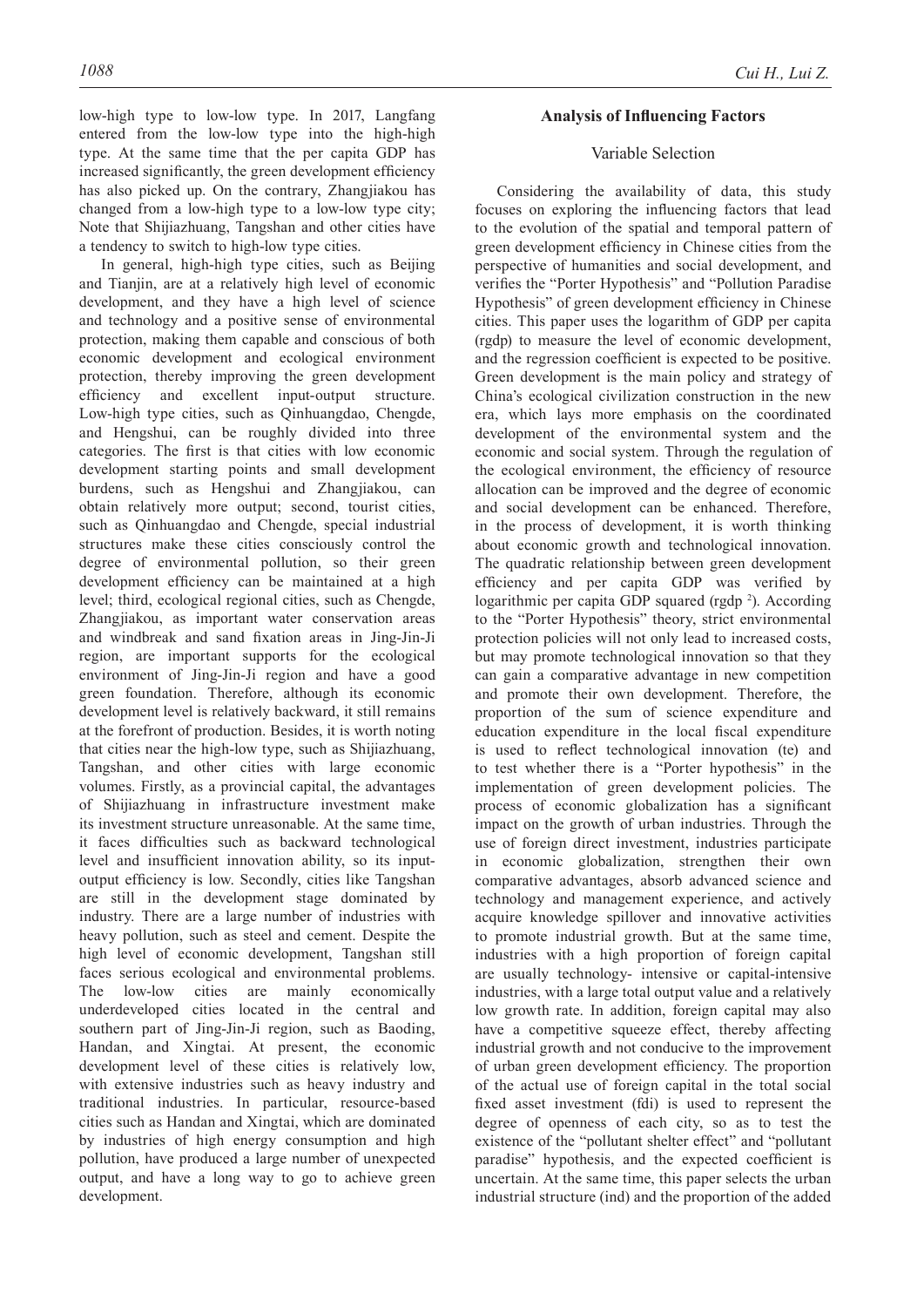| Tests            | <b>Statistics</b> | P-values |
|------------------|-------------------|----------|
| $LM(\text{lag})$ | 21.479            | 0.000    |
| Robust LM(lag)   | 7.313             | 0.007    |
| LM(error)        | 14.213            | 0.000    |
| Robust LM(error) | 0.047             | 0.000    |

Table 4. The result of the LM test.

value of urban tertiary industry in GDP to measure the rationalization and upgrading degree of urban industrial structure, and the regression coefficient is expected to be positive. In addition, existing studies on the impact of urbanization on the green development efficiency mainly focus on population urbanization and land urbanization. It is believed that population urbanization is conducive to the agglomeration of labor force and high-end factors of production and can promote green development. However, land urbanization focuses on the expansion of city scale and strengthens the factor driving tendency of economic growth, which leads to the distortion of resource allocation and further hinders green development. The Jing-Jin-Ji region is a strategic region. In order to ensure steady economic development, the local government may have a tendency of land urbanization. The ratio of urban permanent residents to the total population is used to represent the level of urbanization (urban), and the expected coefficient is uncertain.

## **Estimation Results**

Firstly, the measurement result of Moran's I shows that the urban green development efficiency in Jing-Jin-Ji

Table 5. Results of estimation and test of SAR model.

region has a spatial correlation, so it is reasonable to use a spatial econometric model to analyze the influencing factors of the urban green development efficiency.

Secondly, the least squares estimation is performed on the ordinary panel model without spatial factors, and then the LM test and Robust LM test are used to test the spatial correlation of the lag terms and residuals, so as to choose the form of spatial model [42]. It can be seen from Table 4 that both the LM (lag) test and Robust LM (lag) test are significant at the 1% level, but Robust LM (error) fails the 10% significance level test. Therefore, spatial autoregressive model (SAR) is selected for empirical analysis.

Finally, the statistical value of the Hausman test is 59.37, which corresponds to a significant P-value of 1%, indicating that the fixed effect is better than the random effect. In addition, the fixed effect model is divided into three forms: time fixed effect, spatial fixed effect , and double fixed effect. Therefore, in this paper, under the three fixed effect models, a spatial lag model is used for estimation in order to choose the most suitable model. The results of tests are shown in Table 5.

By comparing the values of  $R^2$  and  $Log - L$ , it is found that the interpretation effect of the time fixed effect model of spatial autoregression is the most reasonable compared with the other two models.

#### Analysis of Estimated Results

(1) There is a U-shaped relationship between the level of economic development and the green development efficiency. The Lnrgdp<sup>2</sup> coefficient is significantly positive and the Lnrgdp coefficient is significantly negative. With the development of the economy, the urban green development efficiency has shown a trend of first decline and then increase. In the

| Variables | Time fixed effect | Spatial-fixed effect | Double fixed effect |
|-----------|-------------------|----------------------|---------------------|
| Rgdp      | $-1.677**$        | $-1.048**$           | $-0.587*$           |
| rgdp 2    | $0.063**$         | $0.035**$            | $0.021**$           |
| Ind       | $0.121**$         | $0.054*$             | 0.041               |
| aggl2     | $-0.247***$       | $-0.025***$          | $-0.041***$         |
| aggl3     | $0.169***$        | $0.073***$           | $0.083***$          |
| Fdi       | 0.003             | 0.008                | 0.005               |
| Tie       | $0.279**$         | $0.261***$           | $0.331***$          |
| Gov       | $-0.075**$        | $0.011*$             | $-0.038$            |
| Urban     | $-0.152*$         | $-0.029$             | $-0.075*$           |
| $\rho$    | $0.595***$        | $0.181**$            | $0.017*$            |
| $R^2$     | 0.392             | 0.276                | 0.147               |
| $Log-L$   | 256.001           | 146.386              | 147.260             |

Note: \*\*\* represents a significant level of 1%, \*\* represents a significant level of 5%, and \* represents a significant level of 10%.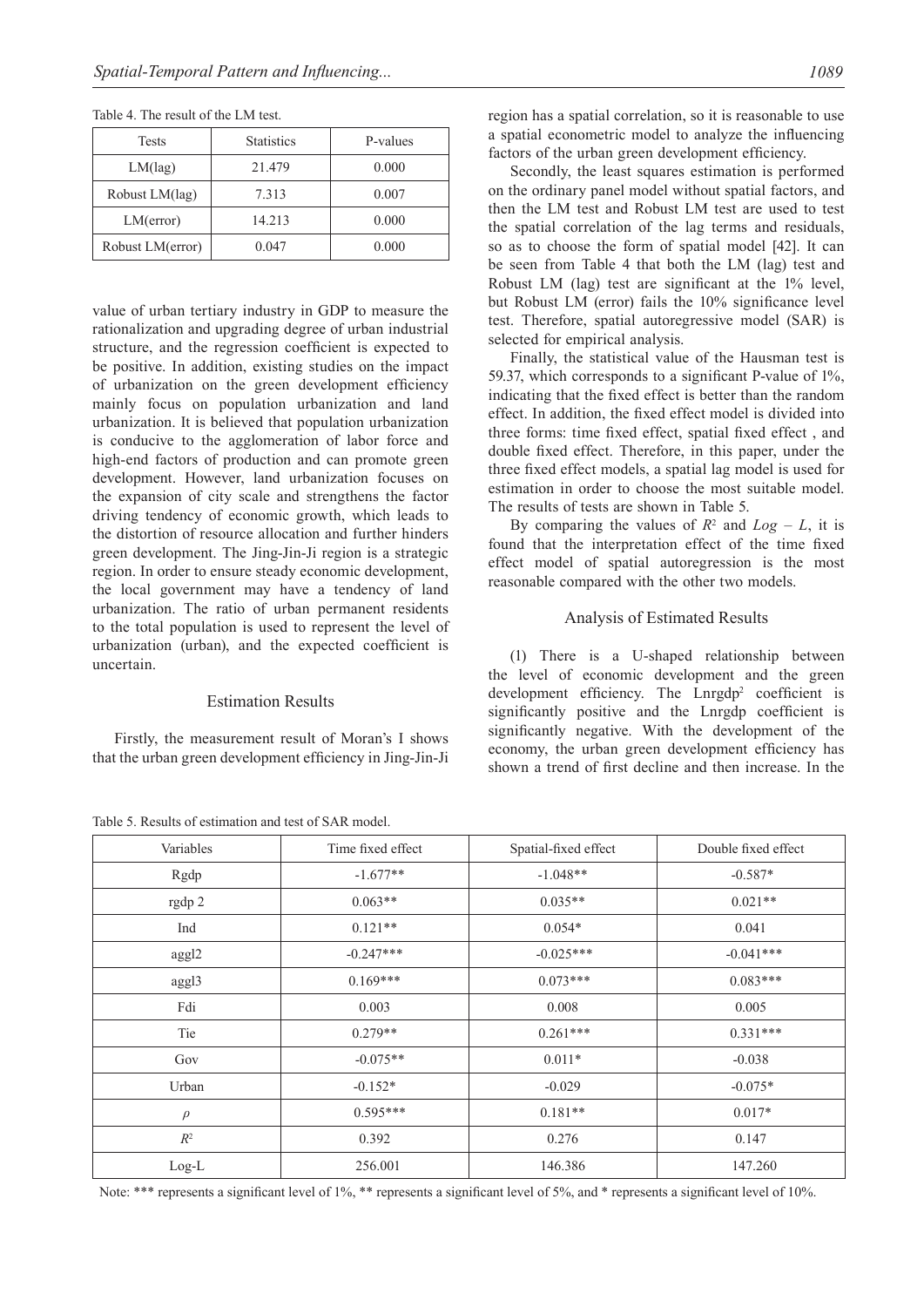early stage of economic development, that is, urban development is in the stage of extensive economic growth, the urban green development efficiency will gradually decrease; and when economic development reaches a certain level, that is, urban development is in the stage of high-quality development, the urban green development efficiency will gradually increase. (2) The industrial structure has a significant positive impact on the green development efficiency and has passed the 99% significance level test, showing that the Jing-Jin-Ji city cluster can effectively improve the urban green development efficiency by actively developing the tertiary industry, effectively controlling the scale of the secondary industry and promoting the transformation and upgrading of the industrial structure in a reasonable and orderly manner during the transformation and upgrading of the industrial structure. (3) Opening to the outside world significantly promotes green development efficiency, and has passed the significance test at the level of 1%. It shows that since 2003, the Jing-Jin-Ji region has successfully passed the stage of "pollution refuge effect" and "pollution paradise" that are common in developing countries. With the continuous deepening of the scientific development concept and the concept of sustainable development, China has made various considerations on foreign investment, so that it must meet not only the needs of economic development but also the requirements of ecological civilization construction and green development policies. (4) The coefficient of urbanization is negative and passed the significance test at the level of 10%, which shows that the urbanization model of most cities in Jing-Jin-Ji region still belongs to the land urbanization model. The extensive urbanization construction of each city has further eroded the green ecological space of the city, resulting in the decline of the green development efficiency. (5) Technological innovation has a positive impact, but the effect is not significant. Technological innovation can play an important role in solving ecological and environmental problems and maintaining productivity growth. The "Porter Hypothesis" advocates a proactive environmental protection policy, and believes that strict and appropriate environmental regulations can stimulate enterprises to carry out technological innovation, and their innovation benefits can offset or even exceed environmental protection costs, thereby enhancing the competitiveness of enterprises. From the perspective of the Jing-Jin-Ji region, the use of improving urban green development efficiency as a means of environmental regulation has not played a significant role in promoting technological innovation in various cities, and the "reverse mechanism" of technological innovation has not yet been formed. According to the Porter hypothesis, environmental regulation has a positive effect on enterprise technological innovation and even competitiveness, but this is conditional, that is, only when the economic level of a country or region develops to a certain degree, the situation may only appear as described in the "Porter hypothesis".

# **Conclusion and policy implications**

# Conclusion

(1) From 2003 to 2017, the urban green development efficiency in Jing-Jin-Ji region of China showed a steady decline, from 0.965 in 2003 to 0.948 in 2017, a decrease of 2%, but there were heterogeneities among cities. The urban green development efficiency in Jing-Jin-Ji region showed the characteristics of three stages: from 2003 to 2010, the urban green development efficiency fluctuated and declined; from 2011 to 2013, the urban green development efficiency was in the stage of improvement; from 2014 to 2017, the overall urban green development efficiency showed a trend of stable fluctuations. Specific to the interior of the urban agglomeration, the efficiency values of 4 cities including Beijing, Tianjin, Hengshui, and Langfang showed an overall upward trend from 2003 to 2017, and the efficiency values of 2 cities such as Tangshan and Shijiazhuang were flattened. The green development efficiency of Handan, Xingtai, Baoding, Zhangjiakou, Qinhuangdao, Cangzhou, Chengde and other seven cities declined.

(2) The urban green development efficiency in Jing-Jin-Ji region presents the spatial differentiation characteristics of the higher in the northern cities and the lower in the southern cities on the whole. The high efficiency areas are located in the northern part of the Jing-Jin-Ji region: Zhangjiakou-Chengde-Qinhuangdao; The two core cities in Jing-Jin-Ji region are Beijing and Tianjin; Eastern coastal area of the Jing-Jin-Ji region: Qinhuangdao-Tangshan-Cangzhou. The low efficiency areas are located in the central and southern areas of Jing-Jin-Ji region: Baoding-Handan-Xingtai. And the space scope of the medium efficiency area is not fixed.

(3) The urban green development efficiency in Jing-Jin-Ji region from 2003 to 2017 showed a trend of polarization, increasing from 0.2398 in 2003 to 0.2932 in 2017, an increase of 22%. The coefficient of variation (CV) index is in the form of "V". From 2003 to 2009, the coefficient of variation (CV) index fluctuated and the regional differences gradually narrowed. From 2010 to 2017, the Jing-Jin-Ji city coefficient of variation (CV) index increased rapidly, and regional differences continued to expand. At the same time, further analysis found that the combination of the green development efficiency and economic development level of the 13 cities in Jing-Jin-Ji region presents four types: highhigh, high-low, low-high and low-low. Specifically, high-high cities: Beijing and Tianjin. On the verge of high-low cities: Shijiazhuang and Tangshan. Low-high cities: Qinhuangdao, Chengde, Hengshui, etc. Low-low cities: Baoding, Handan, Xingtai.

(4) There is a u-shaped relationship between green development efficiency and economic development level in Jing-Jin-Ji region. The industrial structure has a significant positive effect on the urban green development efficiency in Jing-Jin-Ji region. Opening to the outside world is significantly positively related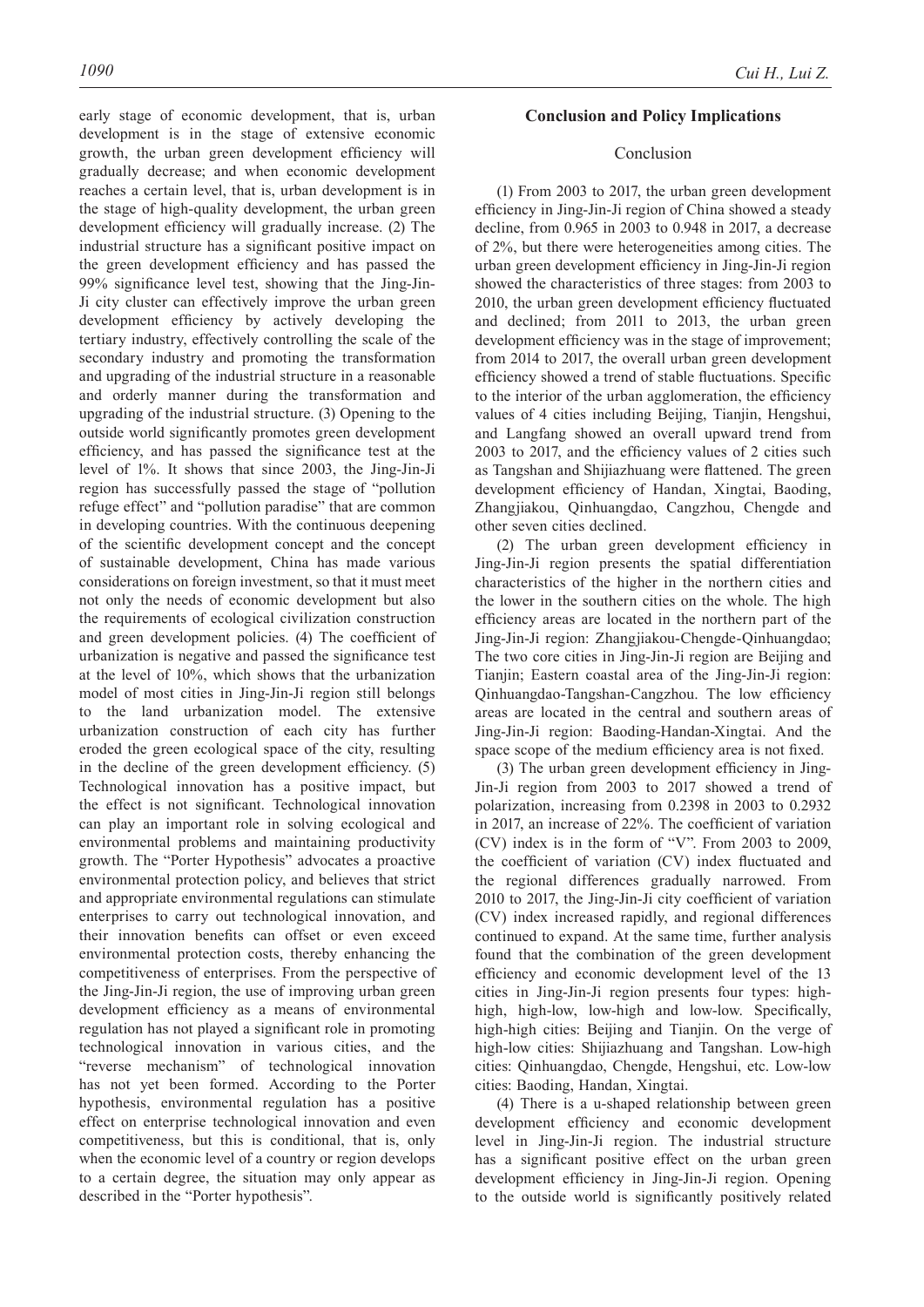to the urban green development efficiency. The effect of foreign investment on pollution transfer is not obvious, but it will improve the quality of the environment. The effect of "pollutant refuge" is not established. Urbanization has a negative impact on the urban green development efficiency in Jing-Jin-Ji region. The land urbanization model in most cities in the Jing-Jin-Ji region has exacerbated the reliance on extensive economic development paths and inhibited the improvement of urban green development efficiency. The effect of technological innovation on improving the urban environment is not significant, and improving the environmental quality through technological innovation cannot be achieved in China at this stage.

# Policy Implications

Based on the influencing factors in the empirical conclusions, we can also make some policy recommendations.

First, there is a "U" shaped relationship between the level of economic development and the green development efficiency, and most cities in Jing-Jin-Ji region are located at the left end of the "U" shaped curve. Cities such as Chengde, Zhangjiakou and Qinhuangdao in the northern part of the Jing-Jin-Ji region, as well as Baoding, Handan and Xingtai in the central and southern parts of the Jing-Jin-Ji region, are in a stage where the green development efficiency is decreasing with economic development. Therefore, these cities should be vigilant against the old path of "ecological environment in exchange for economic growth". They should attach equal importance to economic development and ecological protection, promote the transformation of economy to green and intensive development, and fundamentally avoid and reverse the situation of declining in green development efficiency.

Second, the industrial structure is the key factors affecting the green development efficiency in Jing-Jin-Ji region. "Green" is the basic orientation of urban industrial development in the northern region of the Jing-Jin-Ji region. To make full use of the ecological advantages and coastal resources advantages of Zhangjiakou, Chengde, and Qinhuangdao, a negative list of industrial access should be established, a "green +" development model should be implemented, and the development of green industries such as ice and snow sports, tourism and recreation, and green product supply should be focused. At the same time, we should build the Xiongan New Area into an " engine "for the green development of the Jing-Jin-Ji region, and promote the diffusion of high-quality green industrial resources to the outside, forming a new pattern of urban industries featuring complementary functions and dislocation development of "Science and technology research and development in Beijing, industrial incubation in Xiongan New District, supporting layout of cities in Hebei Province, and export of Tianjin Port", thereby solved the green development predicament of cities in the central and southern regions of the Jing-Jin-Ji region through industrial transformation and upgrading.

Third, we should expand the degree of openness and strengthen green supervision and screening of "quality" of foreign investment. In particular, the central and southern parts of the Jing-Jin-Ji region, including Shijiazhuang, Baoding, Handan, Xingtai and other cities, should implement the industrial access list system and prepare positive lists and negative lists to accurately control the flow of foreign capital into industries with high pollution and high energy consumption, and actively guide the flow of foreign capital to green and advanced industries, so as to avoid becoming a "pollution paradise".

Fourth, technological innovation can effectively improve the green development efficiency. As the dualcore growth poles of the Jing-Jin-Ji region, Beijing and Tianjin need to change the development model that depends on the expansion of the urban scale and economic investment. They should increase investment in science and technology, upgrade green innovation technologies, and gradually upgrade industries with high pollution and high investment, and accelerate the upgrading of its own industry. At the same time, the urban green development resources of Beijing and Tianjin will also be transferred to other cities in Jing-Jin-Ji region during the process of optimal allocation. Especially at this stage, the relocation of non-capital functions will drive the flow of technology and talents as well as the transfer of science and education industries, and provide a solid technical and talent support for the industrial transformation and upgrading of the Jing-Jin-Ji region, especially the cities in the areas surrounding the capital.

Fifth, vigorously promote new-type urbanization and promote the transformation of urbanization pattern to intensive mode. We will strive to make Tangshan and Shijiazhuang the green growth poles of provincial cities, and strengthen the economic and population carrying capacity of major provincial cities such as Baoding and Handan. We will explore the green urbanization model of "ecological planning + comprehensive ecological environment management + industrial innovation", strengthen the ecological conservation functions of Zhangjiakou, Chengde, and Qinhuangdao, and form a new pattern of the Jing-Jin-Ji regions with complementary functional advantages and coordinated green development.

# **Conflict of Interest**

The authors declare no conflict of interest.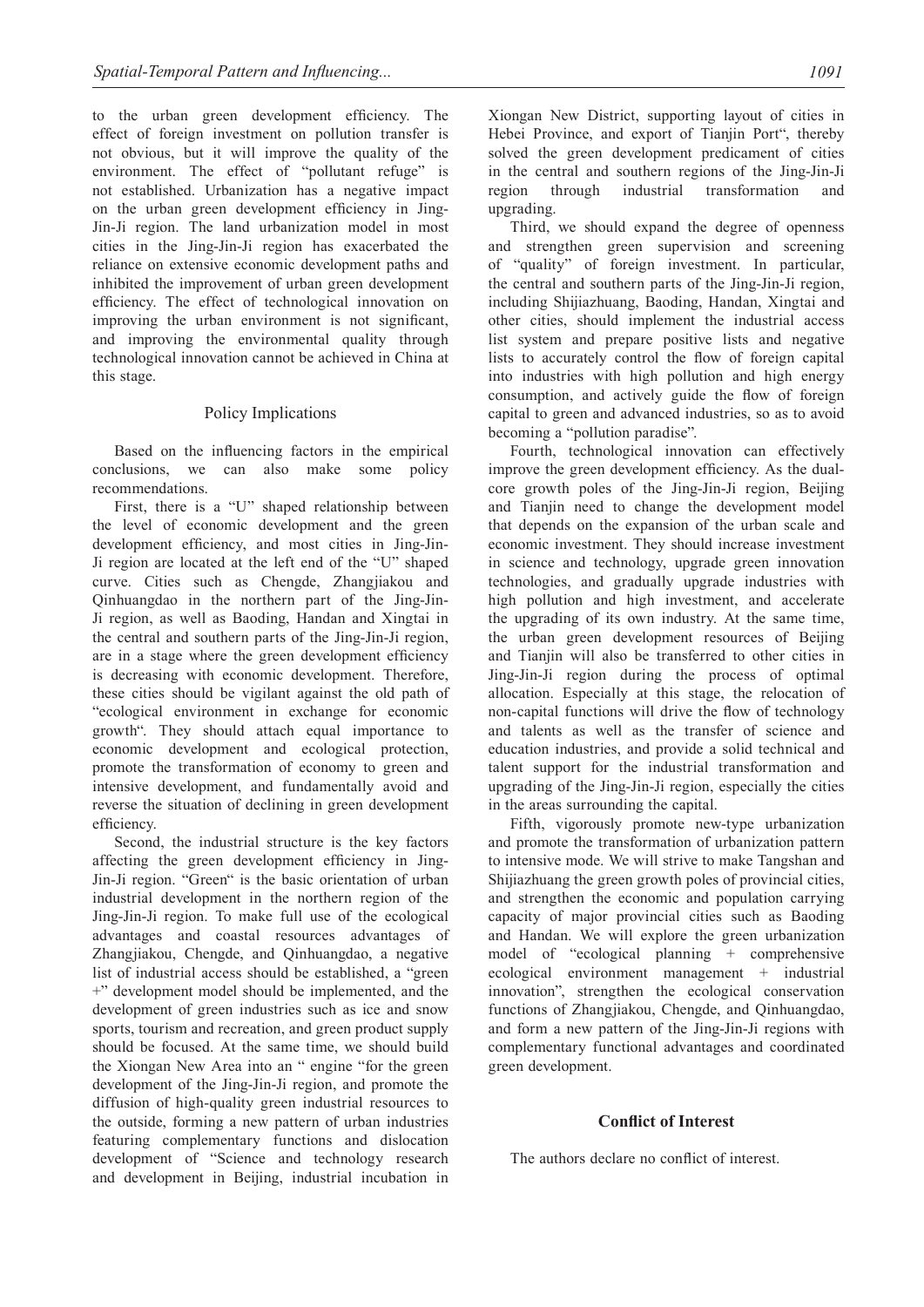#### **References**

- 1. CHEN L.L., ZHANG X.D., HE F., YUAN R.S. Regional green development level and its spatial relationship under the constraints of haze in China. Journal of Cleaner Production, **210**, 376, **2019**.
- 2. JI Q.F., Li C.C., JONES P. New green theories of urban development in China. Sustainable Cities and Society, **30**, 248, **2017**.
- 3. XIAO M., LIN Y.L., HAN J., ZHANG G.Q. A review of green roof research and development in China. Renewable and Sustainable Energy Reviews, **40**, 633, **2014**.
- 4. LIN B., BENJAMIN N.I. Green development determinants in China: a non-radial quantile outlook. Journal of Cleaner Production, **162**, 764, **2017**.
- 5. WANG M.X., ZHAO H.H., CUI J.X., FAN D., LV B., WANG G., LI Z.H., ZHOU G.J. Evaluating green development level of nine cities within the Pearl River Delta, China. Journal of Cleaner Production, **174**, 315, **2018**.
- 6. BAGHERI M., GUEVARA Z., ALIKARAMI M., KENNEDY C.A., DOLUWEERA G. Green growth planning: a multi-factor energy input-output analysis of the Canadian economy. Energy Economics, **74**, 708, **2018**.
- 7. MATRAEVA L., SOLODUKHA P., EROKIN S., BABENKO M. Improvement of Russian energy efficiency strategy within the framework of "green economy" concept (based on the analysis of experience of foreign countries). Energy Policy, **125**, 478, **2019**.
- 8. YANG Y.Y., GUO H.X., CHEN L.F., LIU X., GU M.Y., KE X.L. Regional analysis of the green development level differences in Chinese mineral resource-based cities. Resources Policy, **61**, 261, **2019**.
- 9. ZHANG Y., SHEN L., SHUAI C., BIAN J., ZHU M., TAN Y., YE G. How is the environmental efficiency in the process of dramatic economic development in the Chinese cities? Ecological Indicators, **98**, 349, **2019**.
- 10. ZHANG J.X., CHANG Y., ZHANG L.X., LI D. Do technological innovations promote urban green development? – A spatial econometric analysis of 105 cities in China. Journal of Cleaner Production, **182**, 395, **2018**.
- 11. LI X. Scientific development and a new green deal. China Finance and Economic Review. **2** (1), 2, **2014**.
- 12. SAURI-PUJOL D. Environment and economy: property rights and public policy. Economic Geography, **68** (4), 4, **1992**.
- 13. SMIT S., MUSANGO J.K. Towards connecting green economy with informal economy in South Africa: A review and way forward. Ecological Economics, **116**, 154, **2015**.
- 14. CHE L., BAI Y.P., ZHOU L., JI X.P., QI F.W. Spatial pattern and spillover effects of green development efficiency in China. Scientia Geographica Sinica, **38** (11), 1788, **2018** [In Chinese].
- 15. WANG Y., LI H.Y., YU H. Analysis of spatial pattern and evolution characteristics of provincial green development in China. China Population, Resources and Environment, **28** (10), 96, **2018**.
- 16. SUN C., TONG Y., ZOU W. The evolution and a temporalspatial difference analysis of green development in China. Sustainable Cities and Society, **41**, 52, **2018**.
- 17. TIAN J., ZANG N., XU Y., CHEN L. Green development index of the Chinese national economic-technology

development area. Acta Ecologica Sinica, **38** (19), 7082, **2018**.

- 18. TAO X., WANG P., ZHU B. Provincial green economic efficiency of China: A non-separable input-output SBM approach. Applied Energy, **171**, 58, **2016**.
- 19. MA L., LONG H., CHEN K., TU S., ZHANG Y., LIAO L. Green growth efficiency of Chinese cities and its spatiotemporal pattern. Resources, Conservation and Recycling, **146**, 441, **2019**.
- 20. LIU X., GUAN K. Measurement and evaluation of the green development efficiency of the Yangtze River Economic Belt in Hubei province. Statistics & Decision, **34** (18), 103, **2018** [In Chinese].
- 21. ZHAO X., FU C., WANG G. Evaluation of the green development efficiency of yangtze river basin based on super efficiency DEA Malmquist index. Ecological Economy, **35** (8), 46, **2019** [In Chinese].
- 22. YUAN W.H., LI J.C., MENG L., QIN X.N., QI X.X. Measuring the area green efficiency and the influencing factors in urban agglomeration. Journal of Cleaner Production, **241**, 118092, **2019**.
- 23. SU S., ZHANG F. Modeling the role of environmental regulations in regional green economy efficiency of China: Empirical evidence from super efficiency DEA-Tobit model. Journal of Environmental Management, **261**, 110, **2020**.
- 24. BAN L., YUAN X. Differences and spatial influence mechanism of green economic efficiency between China's eight regions. Journal of Xi'an Jiaotong University(Social Sciences), **36** (3), 22, **2016** [In Chinese].
- 25. QIAN Z.M., LIU X. Regional differences in China's green economic efficiency and their determinants. China Population, Resources and Environment, **23** (7), 104, **2013**  [In Chinese].
- 26. DONG X.J., SHI T. The green development efficiency and influencing factors of central plains urban agglomeration. German Economic Review, **5**, 116, **2018**.
- 27. LIN B., ZHU J. Fiscal spending and green economic growth: Evidence from China. Energy Economics, **83**, 264, **2019**.
- 28. CAO P., BAI Y.P. The temporal and spatial pattern of the green development efficiency in China and its influencing factors. Gansu Social Science, **4**, 242, **2018**.
- 29. FENG C., HUANG J.B., WANG M. Analysis of green total-factor productivity in China's regional metal industry: a meta-frontier approach. Resources Policy, **58**, 219, **2018**.
- 30. ZHANG H., XIONG L., LI L., ZHANG S. Political incentives, transformation efficiency and resourceexhausted cities. Journal of Cleaner Production, **196**, 1418, **2018**.
- 31. HU A.G., ZHOU S.J. Green development: Functional definition, mechanism analysis and development strategy. China Population, Resources and Environment, **24** (1), 14, **2014** [In Chinese].
- 32. ZHOU L., CHE L., ZHOU C.H. Spatio-temporal evolution and influencing factors of urban green development efficiency in China. Acta Geographica Sinica, **74** (10), 2027, **2019** [In Chinese].
- 33. ZHOU P., ANG B.W., POH K.L. Measuring environmental performance under different environmental DEA technologies. Energy Economics, **30** (1), 1, **2008**.
- 34. FUKUYAMA H., WEBER W.L. A directional slacksbased measure of technical inefficiency. Socio-Economic Planning Sciences, **43** (4), 274, **2009**.
- 35. SONG M., WANG S. Analysis of environmental regulation, technological progression and economic